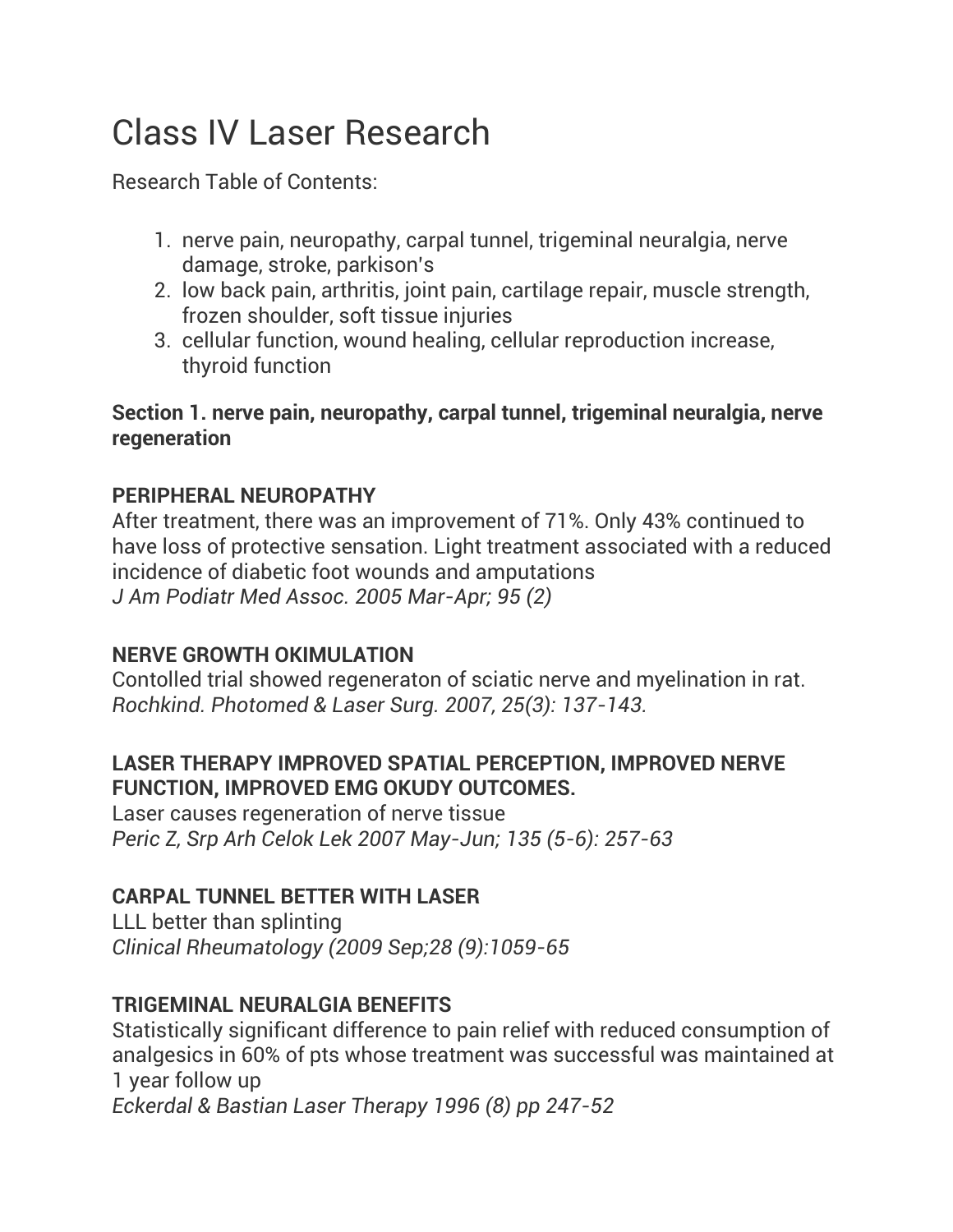#### **NERVE HEALING**

Desensitizes C-fibers-(nerves that transmit pain) INCREASED: Conduction latency, Schwann cell product, Nerve cell metabolism, Nerve process sprouting DECREASED: Neural scarring and nerve microtubules, Retrograde posttraumatic degeneration, Multiple nerve discharge Rochkind S, Photomed Laser Surg. 2006 Jun;24 (2):121-128 6% OF PHOTONS REACH SPINAL CORD Applied directly to AP of porcine subjects; 6% of photons reached cord and increased CGRP/mRNA *Kimberly Byrnes, PhD, NAALT, 2003/2004*

## **OKROKE HELPED WITH LASER**

Laser applied to skull improves brain following stroke *Curr Cardiol Rep. 2010 Jan; 12 (1):29-33*

## **OKROKE**

Animal study; Neurological deficits improved Lasers Surg Med. 2006 Jan;38 (1):70-3. *Stroks. 2006 Oct;37 (10):2620-4.*

## **PARKINSON'S IMPROVED WITH LASER**

LLL improves nerve function with Parkinson's *Molecular Degen 2009 Jun 17;4:26*

# **DEPRESSION AND ANXIETY DISORDERS IMPROVED**

LLL applied to skull decreased depression and anxiety. *Behavioral and Brain Functions, 2009, 5:46, 8 December 2009*

## **TREATMENT OF THE OKELLATE GANGLION POSITIVELY AFFECTS THE SYMPATHETIC NERVOUS SYOKEM**

*Kemmotsu. Laser Therapy 1997 (9) pp 5-6*

## **Section 2: low back pain, neck pain, shoulder pain, arthritis, joint pain, cartilage repair, frozen shoulder, soft tissue injuries**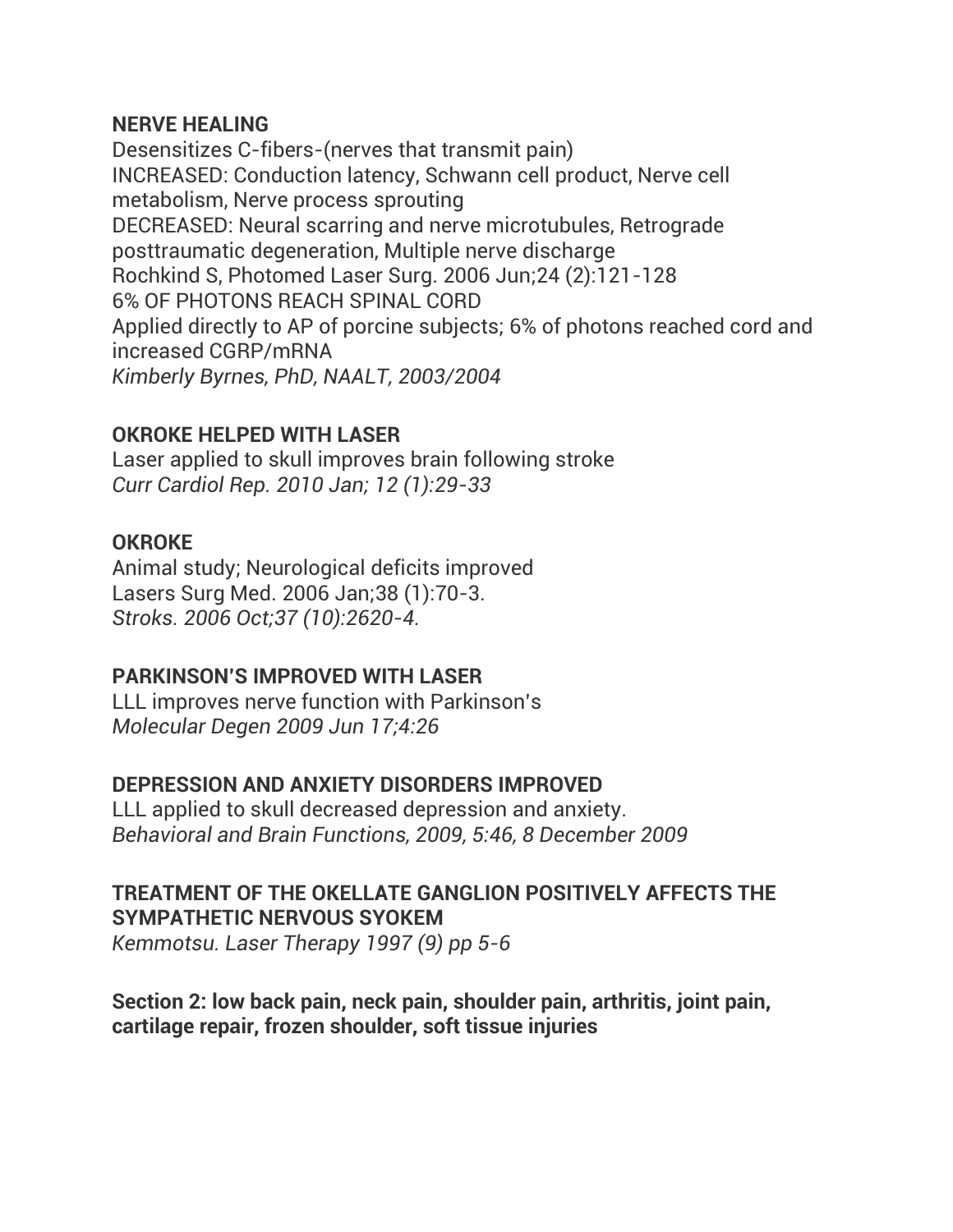#### **LOW BACK PAIN**

83% of patients report "positive report" in reduction of pain with laser therapy *A. Venturin, M. Ortolani MLS Laser Scientific Report, pp 37-38*

# **NECK PAIN AND MOBILITY**

Reduced pain and increased joint mobility following 10 laser treatements. Most result noticed after 5 treatments.

*Corti Luigi, Maccari Monica, MLS Laser Scientific Report, pp 42-47*

# **95% EFFECTIVENESS AT RELIEF OF NECK PAIN; RECURRENCE OF PAIN 58% IN PLACEBO GROUP, BUT ONLY 14% IN LASER TREATED GROUP**

*Soriano et al, Laser Therapy, 1996 (8) pp 149-154*

# **FROZEN SHOULDER BENEFITS**

A significant improvement in laser therapy compared to the control group. The treatment group experienced significantly less pain and significantly improved disability scores. Range of motion in the treatment group was better than placebo.

*Photomed Laser Surg. 2008 Mar 16.*

## **SHOULDER PAIN**

84% success rate in treating shoulder pain. *Luigi Corti, MLS Scientific Report, pp 62-67*

# **CARDIAC MUSCLE BENEFITS**

Laser doubles the rate of muscle regeneration in ischemia reperfusion injuries. Laser reduced scar tissue post MI by 70%; Dramatic stimulation of satellite and stem cells. Increased Heat Shock Prot and anti-oxidants *Oron U. Photomed Las Surg. 2006; 24 (2):111-*

## **MUSCLE PERFORMANCE BETTER WITH LASER**

Laser increases strength of muscles during exercise *Lasers Med Sci. 2010 Nov 18*

## **CARTILAGE REGENERATION**

Laser therapy significantly enhanced the stiffness of the cartilage after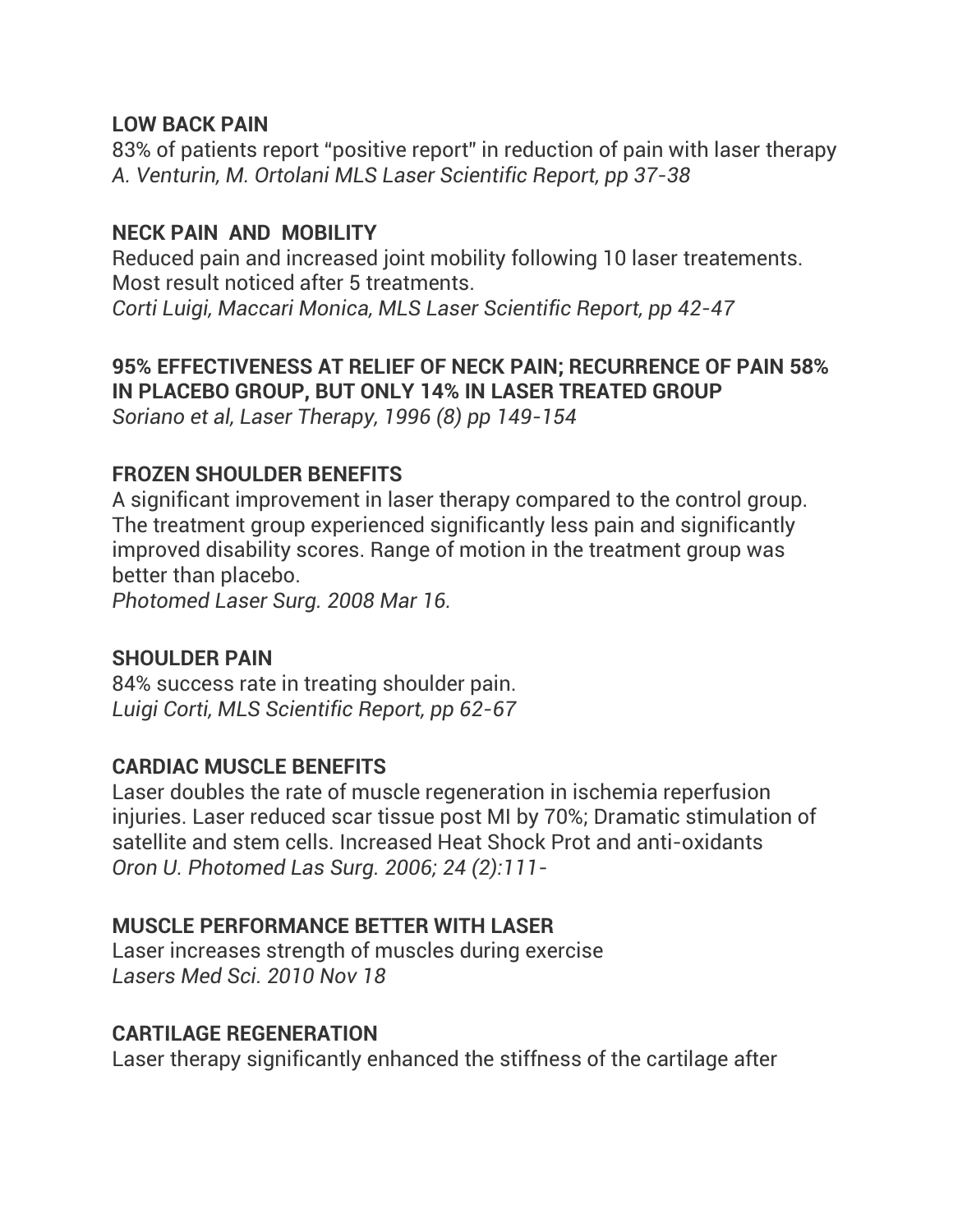approximately 8 weeks of treatment. Laser therapy has ability to regenerate damaged cartilage.

# **TENDINITIS AND MYOFASCIAL PAIN BENEFITS**

Acute tendinitis had the best response *Logdberg-Anersson et al, Laser Therapy 1997 (9) pp 79-86*

# **TENDON HEALING**

Treatment affects degenerative changes in tendon matrix/collagen production and inflammation. The mean effect over placebo was 32%. Optimal treatment intervals: daily or every other day for 2-4 weeks *Bjordal et al, Physical Therapy Reviews 2001*

# **ACHILLES TENDINITIS**

Prostaglandin E2 concentrations were significantly reduced. Pressure pain threshold had increased significantly and reduced inflammation and pain *Br J Sports Med. 2006 Jan;40 (1):76-80; discussion 76-80.*

# **CARTILAGE REGENERATION**

Laser therapy significantly enhanced the stiffness of the cartilage after approximately 8 weeks of treatment. Laser therapy has ability to regenerate damaged cartilage.

*Bayat M, Ansari A, and Hekmat H. Effect of low-power helium-neon laser irradiation on 13-week immobilized articular cartilage of rabbits. Indian Journal of Experimental Biology. Sep 2004. 42(9): 866-870.*

*Jia YL and Guo ZY. Effect of low-power He-Ne laser irradiation on rabbit articular chondrocytes in vitro. Lasers in Surgery and Medicine. 2004. 34(4): 323-328.*

## **MUSCLE PERFORMANCE BETTER WITH LASER**

Laser increases strength of muscles during exercise *Lasers Med Sci. 2010 Nov 18*

## **FRACTURES**

Laser creates an increase in Osteoblasts & Calcium *Pinheiro L, Photomed Laser Surg. 2006 Jun;24 (2):169-171*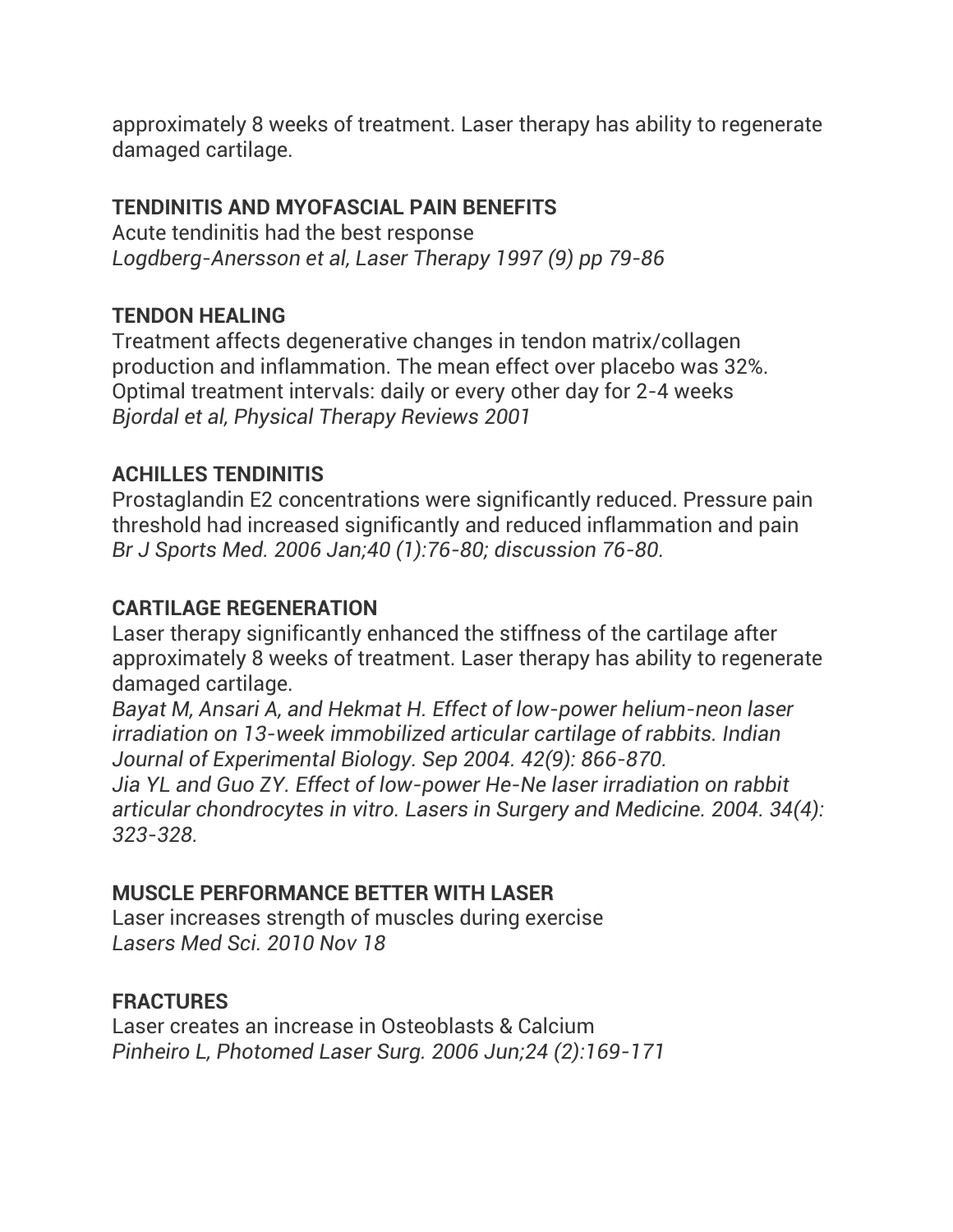# **Section 3: cellular healing and function**

# **BONE REGENERATION IN DENTIOKRY AND MEDICINE**

Laser improves osteoblastic formation, bone strength in fractures, implant stability, and can improve osteonecrosis of the jaw. *Lasers Med Sci. 2010 Jul; 25(4): 559-69). Photomed Laser Surg. 2010 Jun; 28(3): 365-9 Lasers Surg Med 2009 Apr;41(4):298-304 J Orthop Surg Res. 2010 Jan 4;5(1):1*

## **CELLULAR BENEFITS**

INCREASES: mitochondria and ATP production, cytochrome oxiase and singlet oxygen, tissue regeneration genes and motor proteins, RNA DNA synthesis, growth factors, cell metabolism, angiogenesis, and mitosis *Desmet K, et al. Photomed Laser Surg. 2006 Jun; 24 (2):121-128*

## **PHYSIOLOGICAL BENEFITS**

INCREASES: cell proliferation, cell division, cell maturation, secretion of growth factors, wound healing, collagen production, wound strength, wound closer, fibroblasts, myofibroblasts, chondrocytes, epithelialization, skin circulation, oxygen supply, activity satellite cell cultures (stem cells) DECREASES: Prostaglandin E2, substance P, cyclooxygenase 2 (Cox 2), muscle tension

*J Clin Las Med Surg 2004; 22 (2) 141-150*

## **THYROID FUNCTION IMPROVES**

Laser improves the function of the thyroid based on lab values with chronic autoimmune thyroiditis.

*Lasers Surg Med. 2010 Aug;42 (6):589-96*

## **AOKHMA,BRONCHITIS,PULMONARY FUNCTION**

There have been at least 20 studies on asthma and other pulmonary conditions. Here is link to those studies. <http://www.lt4pain.com/uploads/respiratory.pdf>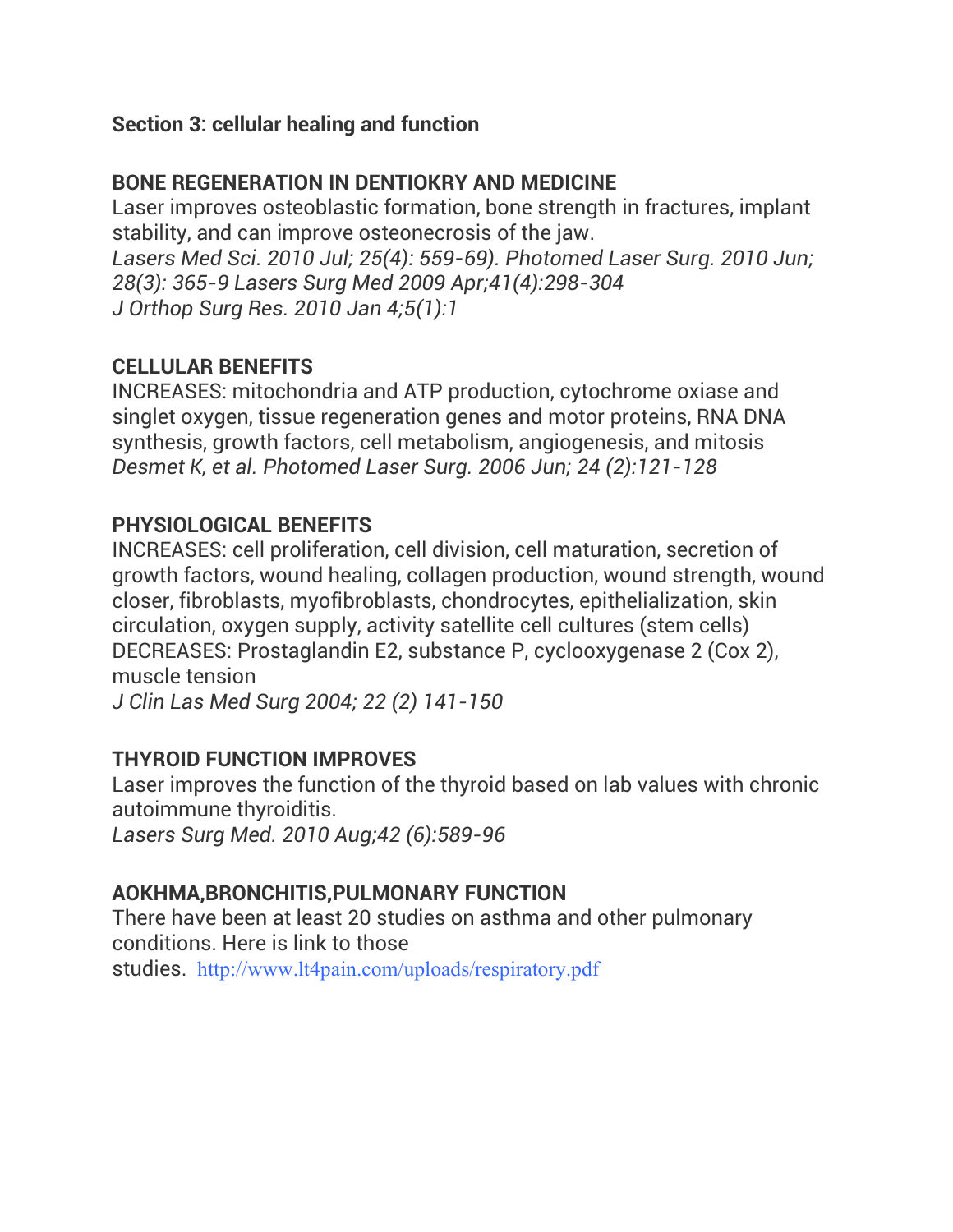#### **PERIPHERAL NEUROPATHY – Class IV Laser Treatment:**

Improvement of 71% with reduced incidence of diabetic foot wounds and amputations ~ J Am Podiatry Med Assoc. 2005 Mar-Apr; 95 (2).

#### **NERVE GROWTH – Class IV Laser Treatment:**

Regeneration of sciatic nerve and myelination ~ Rochkind. Photomed & Laser Surg. 2007, 25(3): 137-143.

#### **IMPROVED SPATIAL PERCEPTION, IMPROVED NERVE FUNCTION, IMPROVED EMG OKUDY OUTCOMES - Class IV Laser Treatment:**

Regeneration of nerve tissue ~ Peric Z, Srp Arh Celok Lek 2007 May-Jun; 135 (5-6): 257-63

#### **CARPAL TUNNEL SYNDROME – Class IV Laser Treatment:**

Better than splinting Clinical Rheumatology (2009 Sep; 28 (9):1059-65

#### **TRIGEMINAL NEURALGIA – Class IV Laser Treatment:**

Significant pain relief with reduced consumption of analgesics in 60% of patients ~ Eckerdal & Bastian Laser Therapy 1996 (8) pp 247-52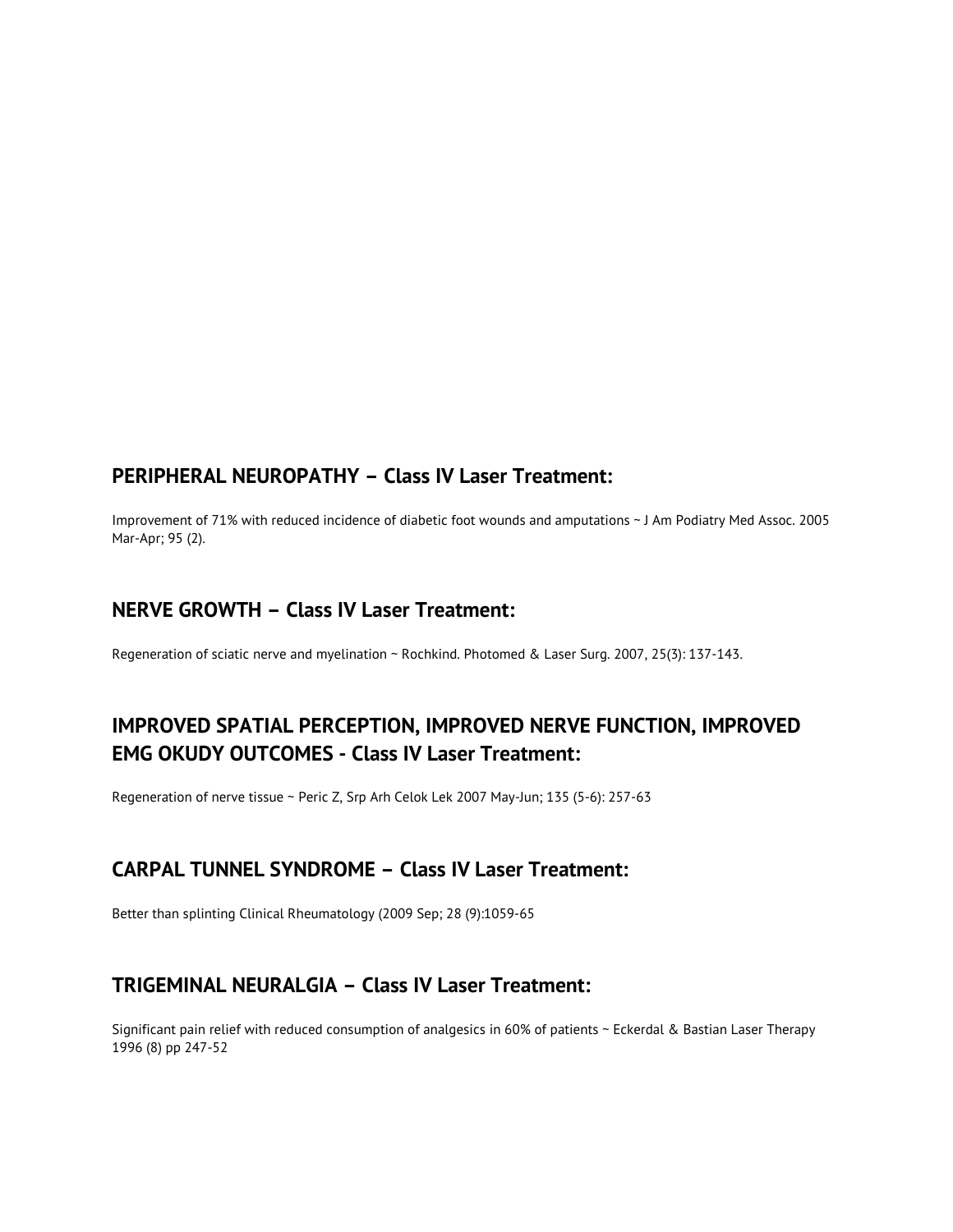#### **NERVE HEALING – Class IV Laser Treatment:**

Desensitizes nerves that transmit pain (C-fibers); Increased conduction latency, Schwann cell and nerve cell metabolism, nerve process sprouting, as well as decreased neural scarring ~ Rochkind S, Photomed Laser Surg. 2006 Jun;24 (2):121- 128

#### **STROKE – Class IV Laser Treatment:**

Applied to skull improves brain functions following stroke ~ Curr Cardiol Rep. 2010 Jan; 12 (1):29-33

#### **PARKINSON'S DISEASE – Class IV Laser Treatment:**

Improves nerve function with Parkinson's ~ Molecular Neuro-Degeneration 2009 Jun 17;4:26

#### **DEPRESSION AND ANXIETY DISORDERS – Class IV Laser Treatment:**

Applied to skull decreased depression and anxiety ~ Behavioral and Brain Functions, 2009, 5:46, 8 December 2009 OKELLATE GANGLION – Class IV Laser Treatment: Positively affects the sympathetic nervous system ~ Kemmotsu. Laser Therapy 1997 (9) pp 5-6

#### **LOW BACK PAIN – Class IV Laser Treatment:**

83% of patients report positive results in reduction of pain ~ A. Venturin, M. Ortolani MLS Laser Scientific Report, pp 37-38

NECK PAIN & MOBILITY – Class IV Laser Treatment: Reduced pain and increased joint mobility ~ Corti Luigi, Maccari Monica, MLS Laser Scientific Report, pp 42-47

#### **NECK PAIN – Class IV Laser Treatment:**

95% effectiveness of pain relief ~ Soriano et al, Laser Therapy, 1996 (8) pp 149-154 FROZEN SHOULDER SYNDROME (Adhesive Capsulitis) – Class IV Laser Treatment: Significant improvement in pain reduction and range of motion ~ Photomed Laser Surg. 2008 Mar 16

#### **SHOULDER PAIN – Class IV Laser Treatment:**

84% success rate in reduction of shoulder pain ~ Luigi Corti, MLS Scientific Report, pp 62-67

#### **CARDIAC MUSCLE – Class IV Laser Treatment:**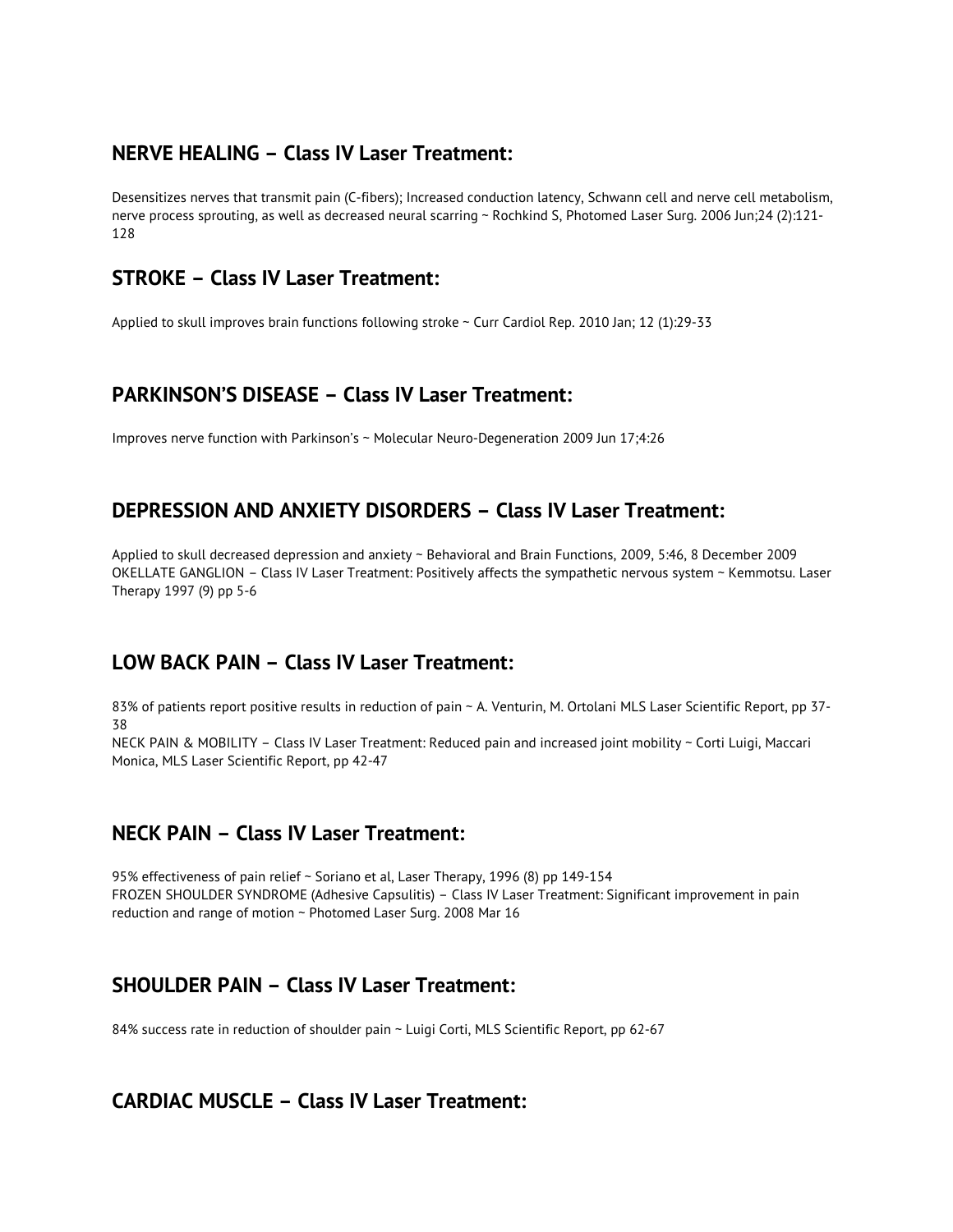Doubles rate of muscle regeneration in ischemia reperfusion injuries, reduced scar tissue post MI by 70%, and dramatic stimulation of satellite and stem cells ~ Oron U. Photomed Laser Surg.2006; 24 (2)

#### **MUSCLE PERFORMANCE – Class IV Laser Treatment:**

Increases strength of muscles during exercise ~ Lasers Med Sci. 2010 Nov 18

#### **CARTILAGE REGENERATION – Class IV Laser Treatment:**

Significantly enhanced the stiffness of cartilage and regenerates damaged cartilage ~ Bayat M, Ansari A, and Hekmat H. Effect of low-power helium-neon laser irradiation on 13-week immobilized articular cartilage of rabbits. Indian Journal of Experimental Biology. Sep 2004. 42(9): 866-870.

Jia YL and Guo ZY. Effect of low-power He-Ne laser irradiation on rabbit articular chondrocytes in vitro. Lasers in Surgery and Medicine. 2004. 34(4): 323-328. The present study showed that a particular laser irradiation stimulates articular chondrocytes proliferation and secretion.

These findings might be clinically relevant, indicating that low-power laser irradiation treatment is likely to achieve the repair of articular cartilage in clinic. Lasers Surg. Med. 34:323–328, 2004. © 2004 Wiley-Liss, Inc.

#### **TENDINITIS AND MYOFASCIAL PAIN – Class IV Laser Treatment:**

Acute tendinitis best response ~ Logdberg-Anersson et al, Laser Therapy 1997 (9) pp 79-86

#### **TENDON HEALING – Class IV Laser Treatment:**

Affects degenerative changes in tendon matrix/collagen production and inflammation ~ Bjordal et al, Physical Therapy Reviews 2001

#### **ACHILLES TENDINITIS – Class IV Laser Treatment:**

Significantly reduced Prostaglandin E2 concentrations; Significantly increased pressure pain threshold; Significantly reduced inflammation and pain ~ Br J Sports Med. 2006 Jan; 40 (1):76-80; discussion 76-80.

#### **FRACTURES – Class IV Laser Treatment:**

Creates an increase in osteoblasts & calcium ~ Pinheiro L, Photomed Laser Surg. 2006 Jun;24 (2):169-171

#### **BONE REGENERATION – Class IV Laser Treatment:**